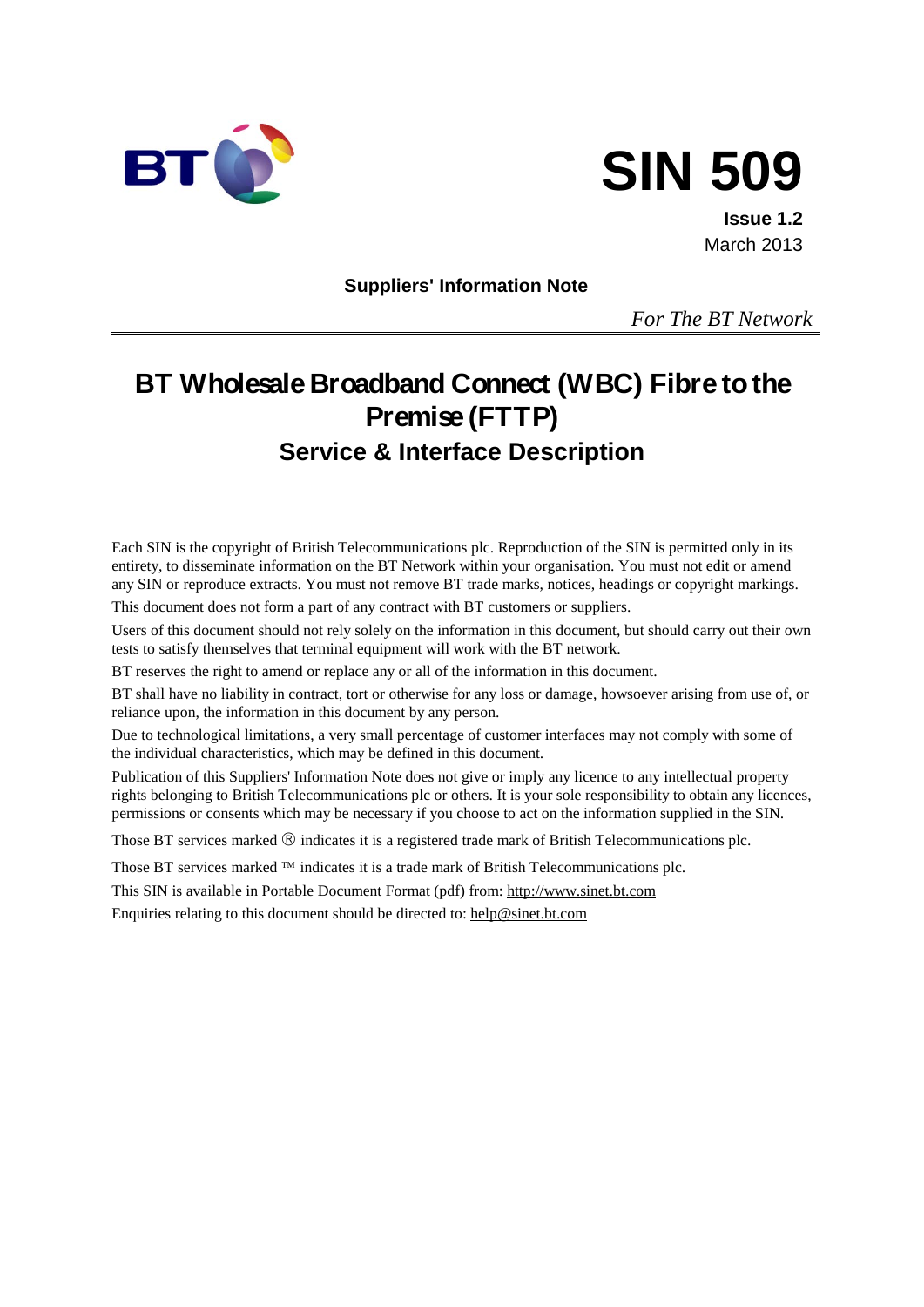## **CONTENTS**

| 2.           |                                                                                                                                                                                                                                                                                                                                                                                                                                                                               |  |
|--------------|-------------------------------------------------------------------------------------------------------------------------------------------------------------------------------------------------------------------------------------------------------------------------------------------------------------------------------------------------------------------------------------------------------------------------------------------------------------------------------|--|
| 2.1<br>2.2.  |                                                                                                                                                                                                                                                                                                                                                                                                                                                                               |  |
| 3.           |                                                                                                                                                                                                                                                                                                                                                                                                                                                                               |  |
| 3.1          |                                                                                                                                                                                                                                                                                                                                                                                                                                                                               |  |
| 3.2          | $\textbf{INTERFACE PRESENTATION} \textcolor{red}{\textbf{INTERFACE} } \textbf{PRESENTATION} \textcolor{red}{\textbf{133} \textbf{248} } \textcolor{red}{\textbf{254} \textbf{38} } \textcolor{red}{\textbf{38} \textbf{48} } \textcolor{red}{\textbf{49} \textbf{58} } \textcolor{red}{\textbf{58} \textbf{58} } \textcolor{red}{\textbf{58} \textbf{58} } \textcolor{red}{\textbf{58} \textbf{58} } \textcolor{red}{\textbf{58} \textbf{58} } \textcolor{red}{\textbf{58} \$ |  |
| 3.3          |                                                                                                                                                                                                                                                                                                                                                                                                                                                                               |  |
| 3.4          |                                                                                                                                                                                                                                                                                                                                                                                                                                                                               |  |
|              |                                                                                                                                                                                                                                                                                                                                                                                                                                                                               |  |
|              |                                                                                                                                                                                                                                                                                                                                                                                                                                                                               |  |
| $\mathbf{4}$ |                                                                                                                                                                                                                                                                                                                                                                                                                                                                               |  |
| 5.           |                                                                                                                                                                                                                                                                                                                                                                                                                                                                               |  |
| 6.           |                                                                                                                                                                                                                                                                                                                                                                                                                                                                               |  |

# **1. Introduction**

Supplier's Information Note (SIN) 509 provides technical information of the BT Wholesale Broadband Connect (WBC) Fibre to the Premise (FTTP) service.

.Please check with the [http://www.sinet.bt.com](http://www.sinet.bt.com/index.htm) site to ensure you have the latest version of this document.

This SIN should be read in conjunction with SIN 472 for the WBC service and SIN 477 & 506 for Openreach's Fibre to the Premise (FTTP) Generic Ethernet Access service.

Further information regarding the product can be obtained by contacting your company's BT Account Manager.

Contacts for further information can be found at [http://www.sinet.bt.com/usenum.htm.](http://www.sinet.bt.com/usenum.htm)

# **2. Service Outline**

# **2.1 General**

The WBC FTTP Service provides an End User (EU) Access service option as part of the overall WBC Service. Openreach provides the Generic Ethernet Access for an End User Access up to a point of handover in an exchange (which is not necessarily the same telephone exchange as for the EU's Public Switched Telephone Network exchange line(PSTN)) and WBC backhauls it on behalf of its Service Providers (SP's) to one of 20 WBC Interconnect Nodes.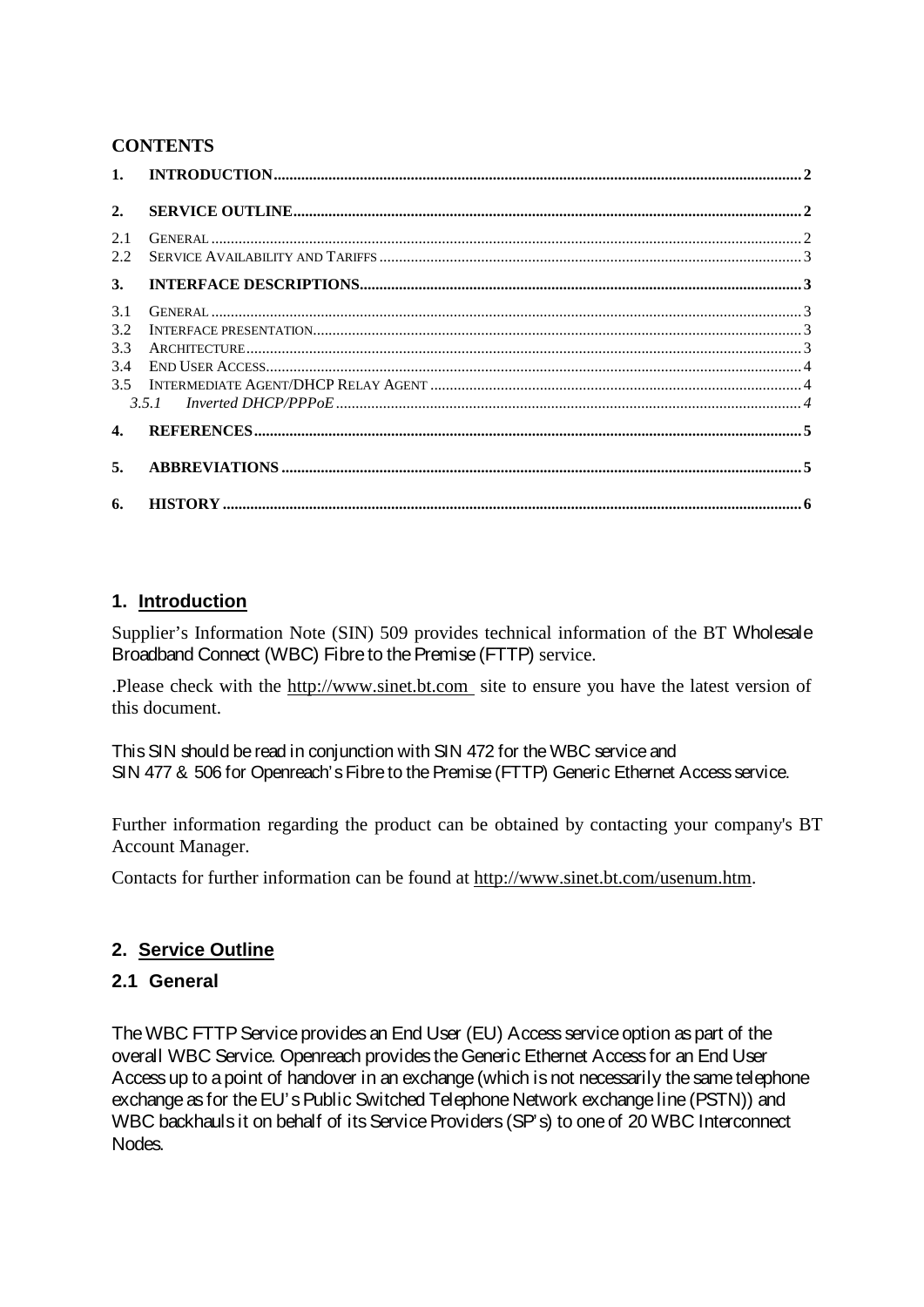# **2.2 Service Availability and Tariffs**

The availability of WBC FTTPfor an EU can be obtained from the Broadband Availability Checker, which can be found at;

[https://www.btwholesale.com/pages/static/Community/Broadband\\_Community/Coverage/ADSL](https://www.btwholesale.com/pages/static/Community/Broadband_Community/Coverage/ADSL_Availibility_Checker.html) [\\_Availibility\\_Checker.html](https://www.btwholesale.com/pages/static/Community/Broadband_Community/Coverage/ADSL_Availibility_Checker.html)

# **3. Interface Descriptions**

## **3.1 General**

The WBC FTTP product will consume and use Openreaches Generic Ethernet Access over FTTP (GEA FTTP) product, part of the Openreach's Super-Fast Fibre Access (SFFA).

The WBC FTTP product will use an overlay of fibre infrastructure at sites with existing copper infrastructure and provides an alternative solution to WBC Fibre to the Cabinet (WBC FTTC). WBC FTTP and WBC FTTC will co-exist within some exchange areas and in some exceptional cases WBC FTTP and WBC FTTC will both be available within the same Primary Connection Point (PCP).

WBC FTTP is available as a data-only or a data-and-voice service. Up to four data services will be available on one Optical Network Termination (ONT).

## **3.2 Interface presentation**

The WBC FTTP product offers an active wholesale network connection from the Aggregation Point (AP) to the end user premise with Ethernet presentation at the End User's Network Interfaces. Communication Providers (CP's) will be able to provide their broadband services over this active network connection.

The WBC FTTP service is delivered on a single Virtual Local Area Network (VLAN) and is presented to the CP via the AP.

BT Wholesale will provide and maintain the WBC FTTP service. General information regarding this service can be found using the Openreach SIN477 and SIN506. This is the point of reference for CPs wanting to understand the technical configurations that they need to follow to interface with the GEA product until Openreach updates SIN477 and SIN506.

# **3.3 Architecture**

The network architecture for GEA-FTTP is shown in figure 1 below. Until a Voice over NGA or alternative voice access solution is available, voice services will initially be provided (using either Openreach WLR or MPF products) over the existing copper network.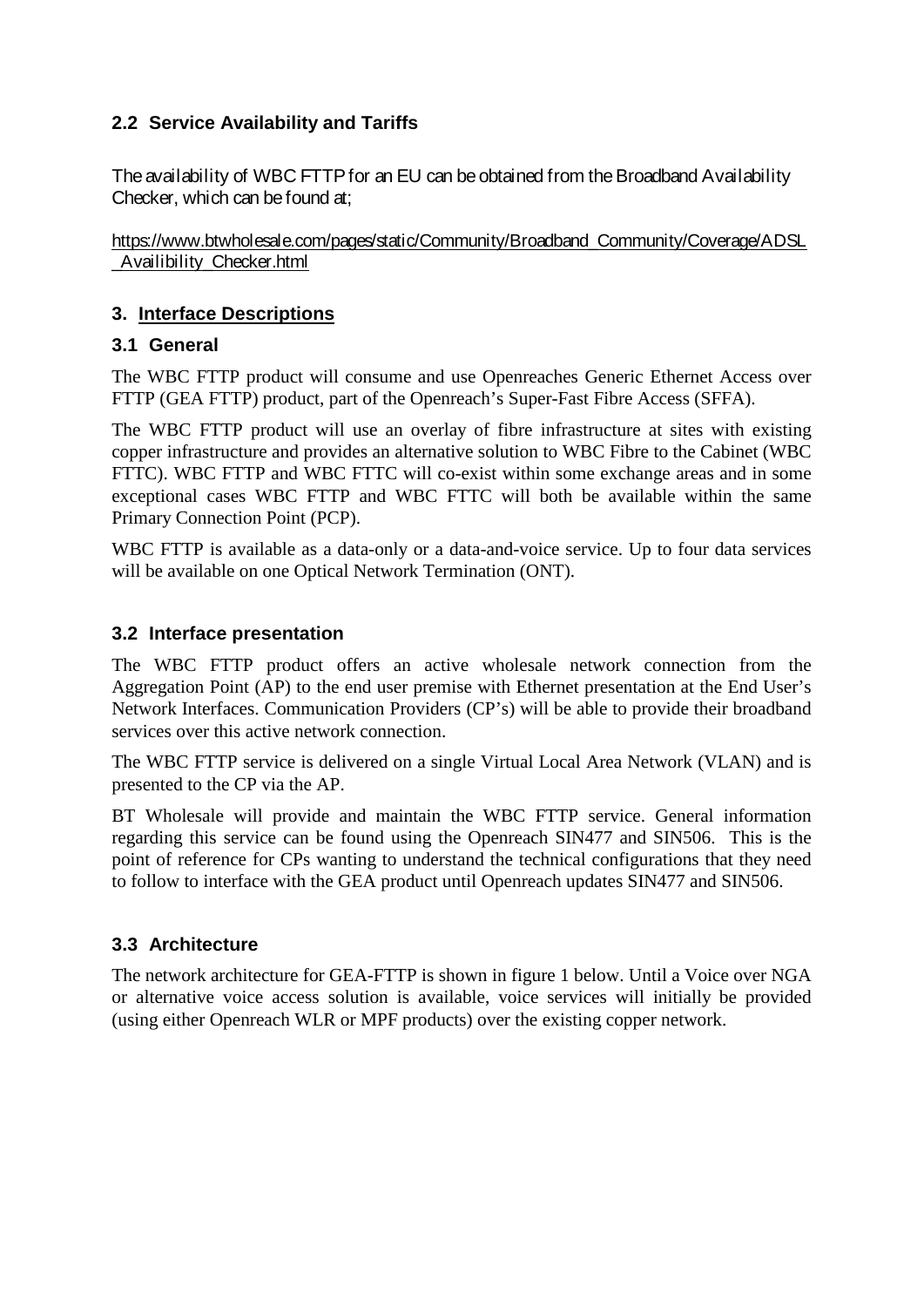# **WBC FTTC / P Network Architecture**

GEA inserts Intermediate Agent (IA) value into PPP header. IA is a unique identifier for the EU and should BRAS supports parameterised QoS. BRAS shapes BE traffic into the SVLAN using be provided by the CP with the EUA order. Also adds Sdifferential weights to give min 4Mbps for Tag so BRAS can manage contention downstream. CP Standard and 8Mbps for Elevated. needs to specify SVLAN with each EU order. 20 Point of Service EOI FTTC Interconnects Point (PoSI) .⊞ 21C **Designation CP Network** BRAS GEA EES **Copenreach** EEA  $\blacksquare$ IEA BRAS BRAS MPLS **FBD BEA** Metro **Core** GEA OHP Node (~850?) Node (20) Node (106) Multi Service FTTP Interconnect links (MSIL) BTW – WBC SVLAN for FTTx Openreach  $I^*$  BTW – WBC

• **The BTW-WBC network above is the same as currently used to consume FTTC** • **The introduction of FTTP will result in a change in the Openreach network only** • **FTTP End Users will be delivered into the same WBC SVLAN that is currently used for FTTC by Openreach.**

### **Figure 1. WBC FTTC/P Network Architecture**

### **3.4 End User Access**

Orders and faults can be submitted either via eCo Plus or via XML transactions. Full details of the ordering process are described in the Product Handbook that can be found at https://www.btwholesale.com.

An ONT device will terminate the fibre at the end user's premise and needs be fitted to a wall to avoid a fibre fracture. This is an active NTE which allows Openreach to monitor and test the service provided. The ONT must be within reach of a power supply and it is designed to remain connected to the power at all times. Please note that Openreach does not proactively react to alarms relating to power failure.

The ONT is owned by Openreach and represents the demarcation of the WBC FTTP product within the premise and is the point into which the CP will need to connect their own Customer Premises Equipment (CPE).

### **3.5 Intermediate Agent/DHCP Relay Agent**

Intermediate Agent is supported on the WBC network. However,DHCP Relay Agent is not supported.

### **3.5.1 Inverted DHCP/PPPoE**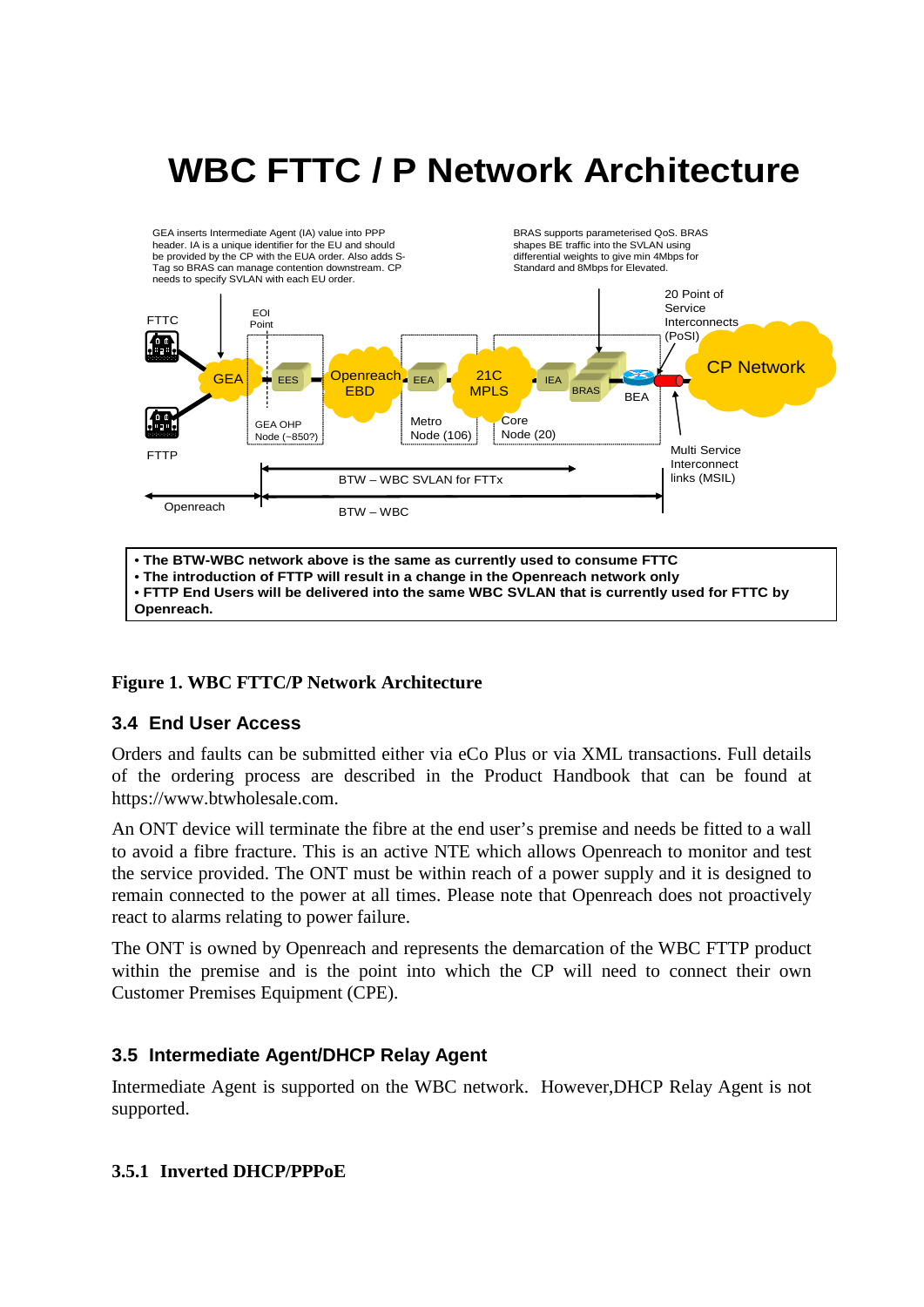The scenarios shown in the diagram below, where a DHCP Server or BRAS is located at an End Users premises served by FTTC or FTTP are not currently supported by the GEA Data service. This may result in dropped session initiation



**Figure 2. Inverted DHCP/PPPoE**

# **4. References**

### **Suppliers Information Notes:**

|                   | SIN 472        | WBC SIN                                                                                           |
|-------------------|----------------|---------------------------------------------------------------------------------------------------|
| $\lceil 2 \rceil$ | <b>SIN 477</b> | FTTP Generic Ethernet Access Service & Interface Description                                      |
| $\lceil 3 \rceil$ | SIN 506        | Fibre to the Premises (FTTP) Generic Ethernet Access, Service and<br><b>Interface Description</b> |

For information on where to obtain these referenced documents, please see the document sources list at [http://www.sinet.bt.com/docsources.htm.](http://www.sinet.bt.com/docsources.htm)

# **5. Abbreviations**

| AP          | <b>Aggregation Point</b>                  |
|-------------|-------------------------------------------|
| <b>BT</b>   | <b>British Telecommunications Plc.</b>    |
| <b>BEA</b>  | <b>BEA</b> switch                         |
| <b>BRAS</b> | <b>Broadband Remote Access Server</b>     |
| CP          | <b>Communications Provider</b>            |
| <b>CPE</b>  | <b>Customer Premise Equipment</b>         |
| <b>DHCP</b> | <b>Dynamic Host Confiuration Protocol</b> |
| <b>EBD</b>  | <b>Ethernet Backhaul Direct</b>           |
| <b>EEA</b>  | <b>Ethernet Extension Access</b>          |
| <b>EES</b>  | <b>Ethernet Extension Service</b>         |
| <b>EOI</b>  | Equivalence Of Input                      |
| EU          | End User                                  |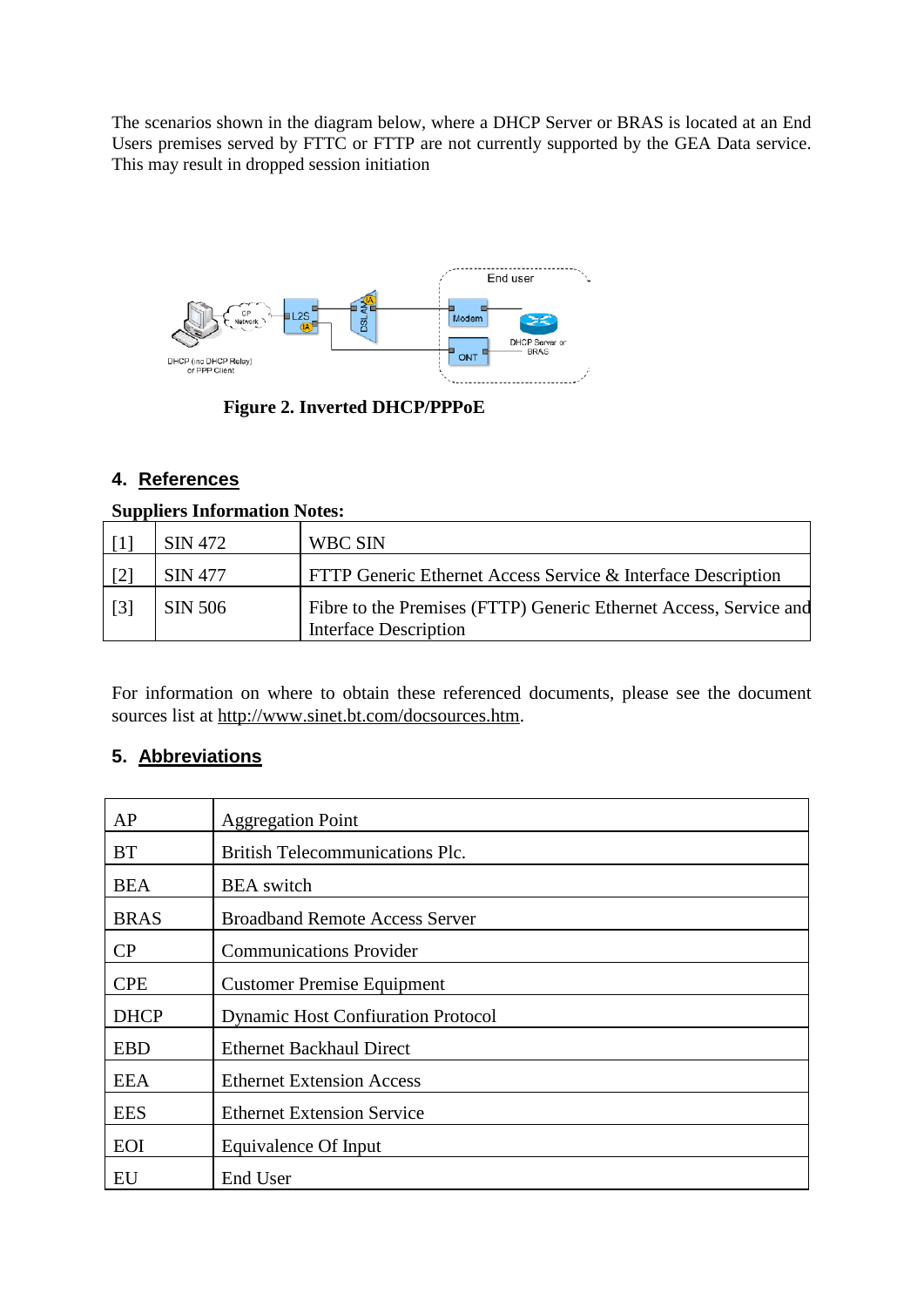| <b>FTTC</b>    | Fibre to the Cabinet                          |  |  |
|----------------|-----------------------------------------------|--|--|
| <b>FTTP</b>    | Fibre to the Premise                          |  |  |
| <b>GEA</b>     | <b>Generic Ethernet Access</b>                |  |  |
| <b>GEA OHP</b> | Generic Ethernet Access Optical Hosting Point |  |  |
| IA             | <b>Intermediate Agent</b>                     |  |  |
| <b>IEA</b>     | <b>Interconnect Ethernet Access</b>           |  |  |
| <b>MPF</b>     | <b>Metallic Path Facility</b>                 |  |  |
| 21C MPLS       | 21 Century Multi Protocol                     |  |  |
| <b>MSIL</b>    | Multi Service Interconnect Link               |  |  |
| <b>NGA</b>     | <b>Next Generation Access</b>                 |  |  |
| <b>NTE</b>     | <b>Network Termination Equipment</b>          |  |  |
| <b>ONT</b>     | <b>Optical Network Termination device</b>     |  |  |
| <b>PATS</b>    | <b>Publicly Available Telephone Service</b>   |  |  |
| PCP            | <b>Primary Connection Point</b>               |  |  |
| <b>POSI</b>    | Point Of Service Interconnect                 |  |  |
| <b>PPP</b>     | Point-to-Point Protocol                       |  |  |
| <b>PPPoE</b>   | Point-to-Point Protocol over Ethernet         |  |  |
| <b>PSTN</b>    | Public Switched Telephone Network             |  |  |
| QOS            | <b>Quality Of Service</b>                     |  |  |
| <b>SFFA</b>    | <b>Super-Fast Fibre Access</b>                |  |  |
| <b>SIN</b>     | Suppliers' Information Note (BT Publication)  |  |  |
| SP             | Service Provider                              |  |  |
| <b>SIN</b>     | Suppliers' Information Note (BT Publication)  |  |  |
| <b>SVLAN</b>   | Service Virtual Local Area Network            |  |  |
| <b>VLAN</b>    | Virtual Local Area Network                    |  |  |
| <b>WBC</b>     | <b>Wholesale Broadband Connect</b>            |  |  |

# **6. History**

| <b>Issue</b>        | Date | <b>Changes</b>                             |
|---------------------|------|--------------------------------------------|
| Issue 1.0 October   | 2011 | <b>First Issue</b>                         |
| Issue $1.1$ October |      | Reference to trial removed in introduction |